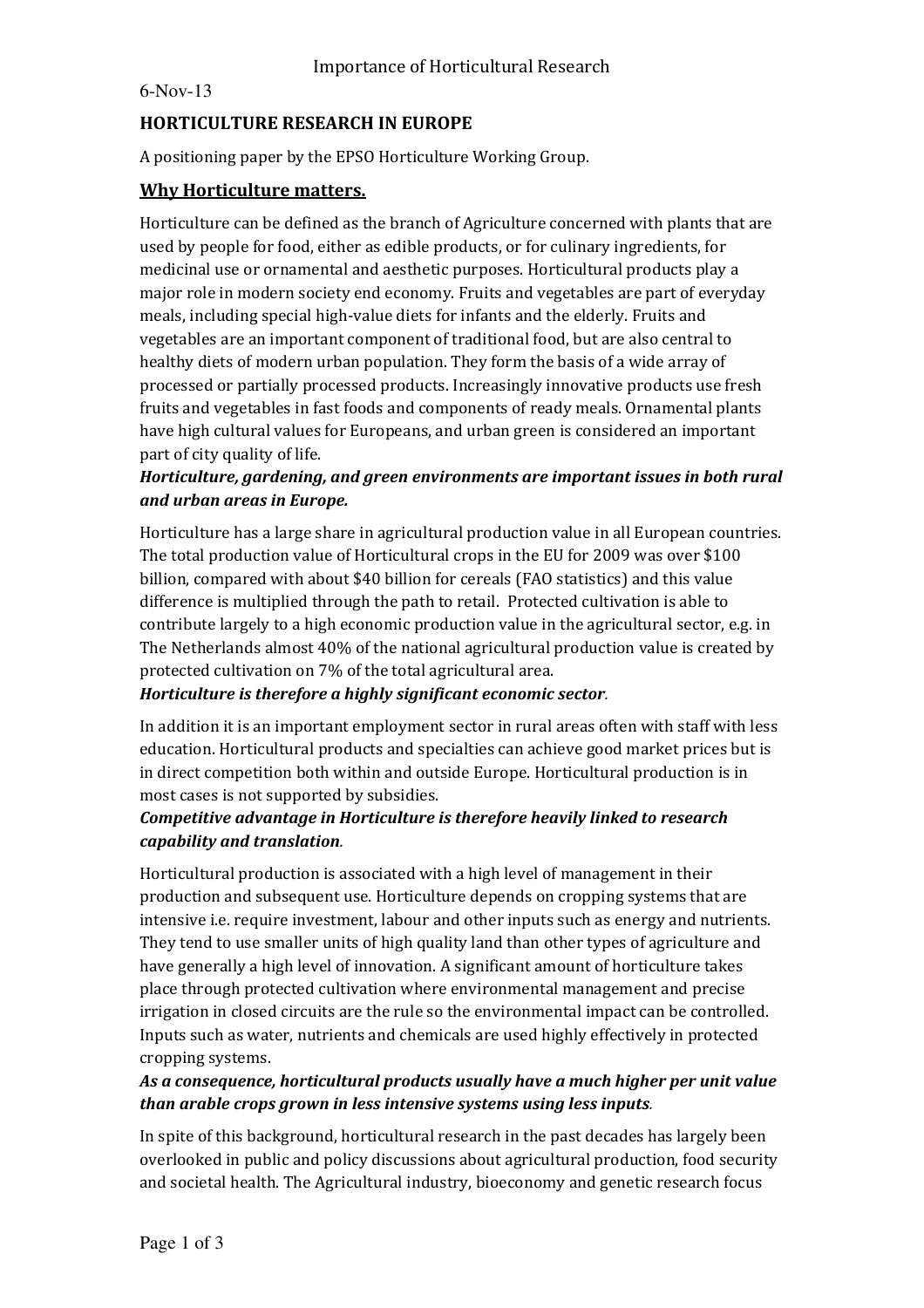### Importance of Horticultural Research

#### 6-Nov-13

on a few agricultural staple crops. Similarly, agro-environmental research has focused on the few agricultural crops that now dominate landscapes. Horticultural plants have been neglected both in biological and in applied research, and horticultural research across Europe is fragmented.

#### *The European horticultural industry, dominated by small and medium enterprises, has not been supported well by any coordinated research.*

Europeans require healthy food and green urban areas, but research portfolios are still concentrated on conventional issues such as biomass for energy, biorefineries or high yielding cereals even though horticultural cropping systems are complex and the common use of many different varieties favours preservation of genetic resources and therefore biodiversity.

### **A European Research Initiative in Horticulture.**

The grand challenges facing the world of population increase, healthy food supply and will have as big an impact in the horticultural arena as in other areas of Agriculture both in and outside Europe, particularly as we enter a period of increasingly rapid climate change. Horticulture will, however, require a distinct and explicit research agenda. This will include:

- Maintaining genetic resource collections to prevent erosion of the genetic base for future crop improvement.
- Improving integrated systems for production with minimal resource inputs creating a controllable and predictable market-oriented production
	- o Increasing the highly efficient use of energy and the use of sustainable energy sources
	- o Maintaining healthy and sustainable soil systems and efficient use of fertilisers
	- o Creating controllable production systems increasing the highly efficient use of water
	- o Decreasing the amount of emissions of pesticides and nutrients to soil and air
	- o Developing chemical free production systems
	- o Developing intelligent production automation with the aim of facilitating an efficient use of labour
- Minimising waste in horticultural production and use of horticultural products
- Innovative approaches to production and horticultural products such as semiprocessed and health related foods.
- Maximising the benefits of horticultural products to healthy and balanced nutrition
- Enhancing biodiversity in rural and urban environments.
- Integrating production and amenity Horticulture in urban and surrounding urban environments
- Developing horticultural systems as contained factories for non-food products including pharmaceuticals and industrial cofactors